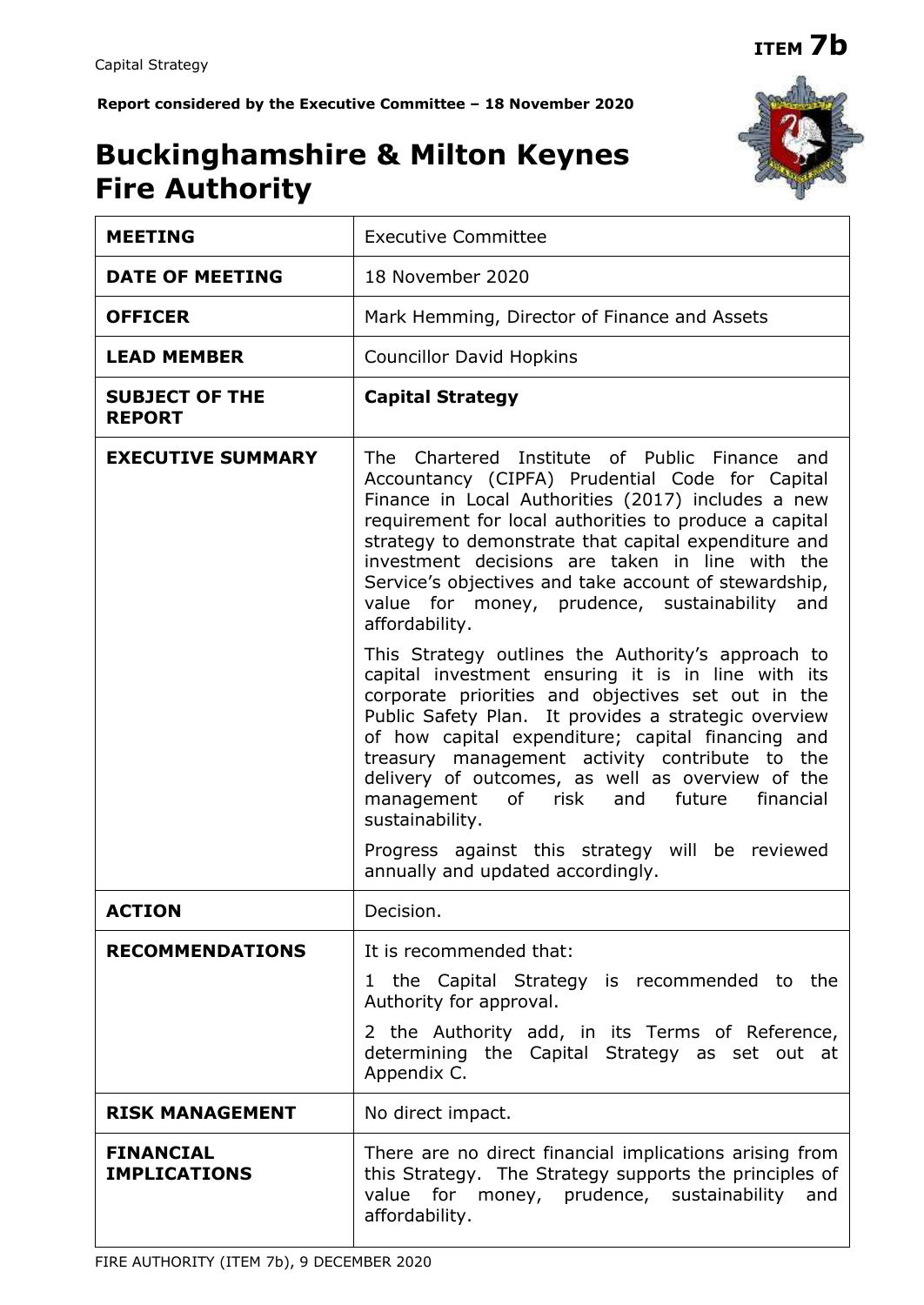| <b>LEGAL IMPLICATIONS</b>                                                         | Part 1 of the Local Government Act 2003 sets the<br>framework for local authority capital finance. This<br>capital finance framework is supplemented by the<br>Local Authorities (Capital Finance and Accounting)<br>(England) Regulations 2003 and by codes of practice<br>and guidance (as amended or reissued from time to<br>time) to which the Authority is required to have regard<br>when carrying out its capital finance functions. The<br>CIPFA Prudential Code for Capital Finance in Local<br>Authorities (the Prudential Code) 2017 Edition has<br>quasi-legislative force. |
|-----------------------------------------------------------------------------------|------------------------------------------------------------------------------------------------------------------------------------------------------------------------------------------------------------------------------------------------------------------------------------------------------------------------------------------------------------------------------------------------------------------------------------------------------------------------------------------------------------------------------------------------------------------------------------------|
|                                                                                   | The Prudential Code states $(S$ E8), '[Setting and<br>revising of a capital strategy and prudential indicators]<br>will be done by the same body that takes the decisions<br>for the local authority's budget $-$ ie usually it will be<br>the full council for the authority concerned. The chief<br>finance officer will be responsible for ensuring that all<br>matters required to be taken into account are reported<br>to the decision-making body for consideration, and for<br>establishing procedures to monitor performance.'                                                  |
|                                                                                   | The Prudential Code states $(S18)$ 'Local authorities<br>determine the<br>capital<br>strategy,<br>capital<br>may<br>programme and prudential indicators ahead of the<br>revenue budget. The requirements of the Prudential<br>Code are met provided that explicit reference to the<br>formal decision is made within the revenue budget<br>report.'                                                                                                                                                                                                                                      |
| <b>CONSISTENCY WITH</b><br>THE PRINCIPLES OF<br>THE DUTY TO<br><b>COLLABORATE</b> | All opportunities to collaborate on capital projects will<br>be considered in line with the duty to collaborate<br>under the Policing and Crime Act 2017.                                                                                                                                                                                                                                                                                                                                                                                                                                |
| <b>HEALTH AND SAFETY</b>                                                          | No direct impact.                                                                                                                                                                                                                                                                                                                                                                                                                                                                                                                                                                        |
| <b>EQUALITY AND</b><br><b>DIVERSITY</b>                                           | No direct impact.                                                                                                                                                                                                                                                                                                                                                                                                                                                                                                                                                                        |
| <b>USE OF RESOURCES</b>                                                           | See Financial Implications.                                                                                                                                                                                                                                                                                                                                                                                                                                                                                                                                                              |
| <b>PROVENANCE SECTION</b><br>&                                                    | The CIPFA Prudential Code for Capital Finance in Local<br>Authorities (the Prudential Code) 2017 Edition                                                                                                                                                                                                                                                                                                                                                                                                                                                                                 |
| <b>BACKGROUND PAPERS</b>                                                          |                                                                                                                                                                                                                                                                                                                                                                                                                                                                                                                                                                                          |
| <b>APPENDICES</b>                                                                 | Appendix A - Capital Strategy                                                                                                                                                                                                                                                                                                                                                                                                                                                                                                                                                            |
|                                                                                   | Appendix B - Capital Bid Template                                                                                                                                                                                                                                                                                                                                                                                                                                                                                                                                                        |
|                                                                                   | Appendix C - Fire Authority Terms of Reference<br>(amended in bold)                                                                                                                                                                                                                                                                                                                                                                                                                                                                                                                      |
|                                                                                   | Appendix D - List of Red Fleet Appliances                                                                                                                                                                                                                                                                                                                                                                                                                                                                                                                                                |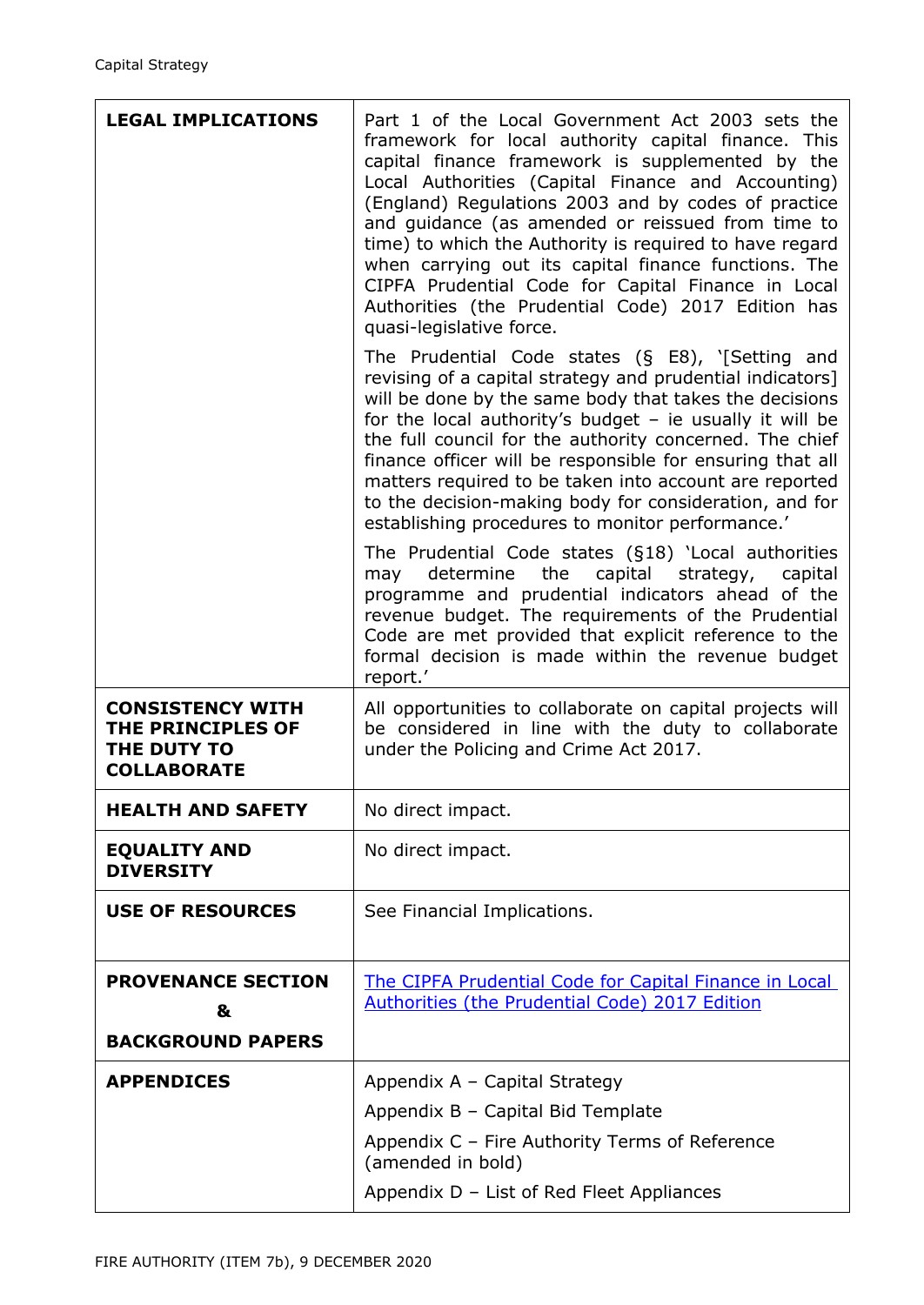| <b>TIME REQUIRED</b>     | 10 minutes                |
|--------------------------|---------------------------|
| <b>REPORT ORIGINATOR</b> | Asif Hussain              |
| <b>AND CONTACT</b>       | ahussain@bucksfire.gov.uk |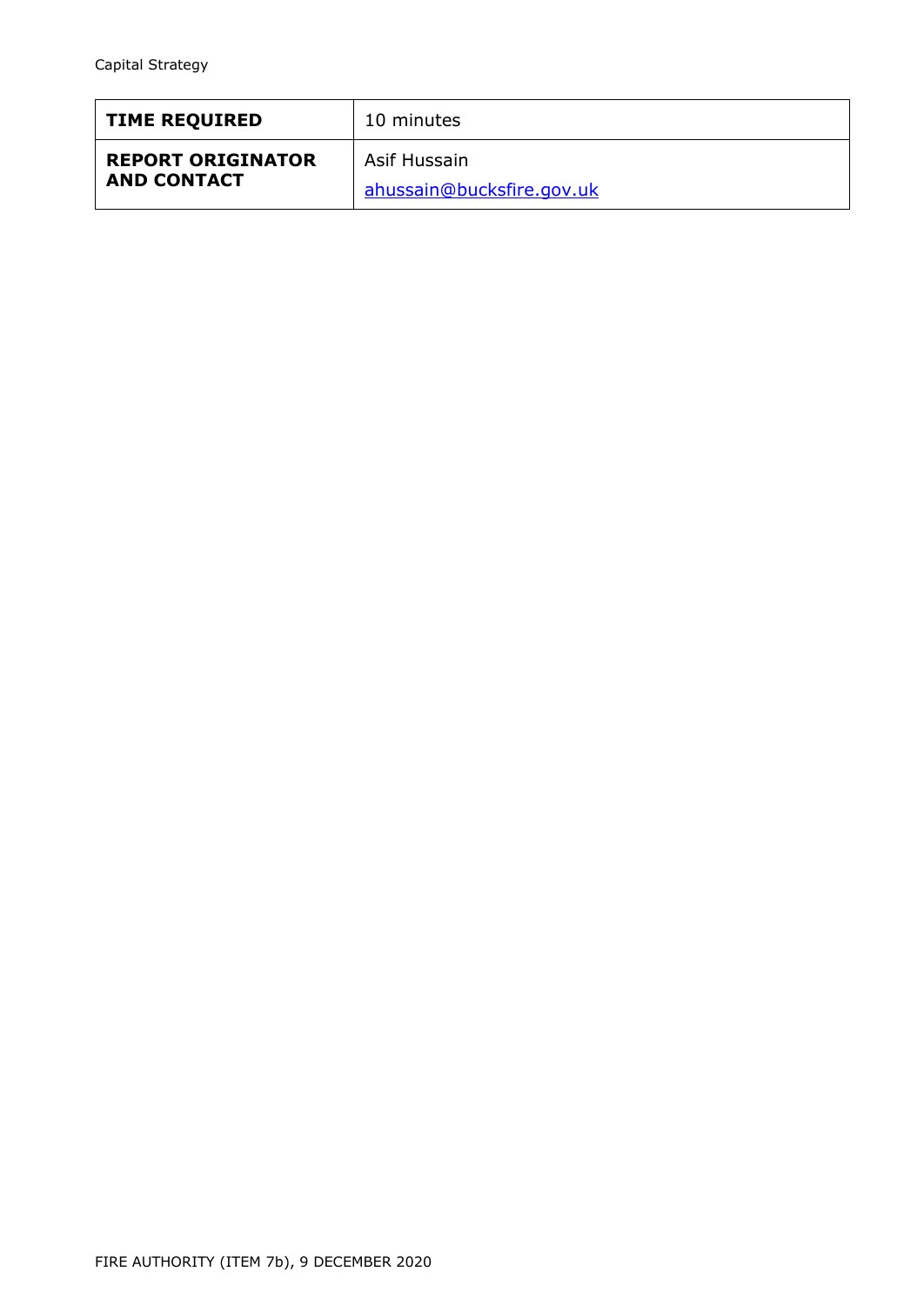

# **Appendix A**

# **1. Changes since the last version**

**Version: V1**

**Information Asset Owner: Director of Finance and Assets Author: Deputy Director of Finance and Assets Approval: Executive Committee**

**Please note that as Service Documents are frequently updated, if you print a document, its accuracy cannot be guaranteed. Always check the intranet for the latest version.**

# **2. Index**

- 1. Changes since the last version
- 2. Index
- 3. Purpose and scope
- 4. Roles and responsibilities
- 5. Document Content

# **3. Purpose and scope**

The Chartered Institute of Public Finance and Accountancy (CIPFA) Prudential Code includes a new requirement for local authorities to produce a capital strategy to demonstrate that capital expenditure and investment decisions are taken in line with the Service objectives and take account of stewardship, value for money, prudence, sustainability and affordability.

This Strategy outlines the Authority's approach to capital investment ensuring it is in line with its corporate priorities and objectives set out in the Public Safety Plan (PSP). It provides a strategic overview of how capital expenditure; capital financing and treasury management activity contribute to the delivery of outcomes, as well as overview of the management of risk and future financial sustainability.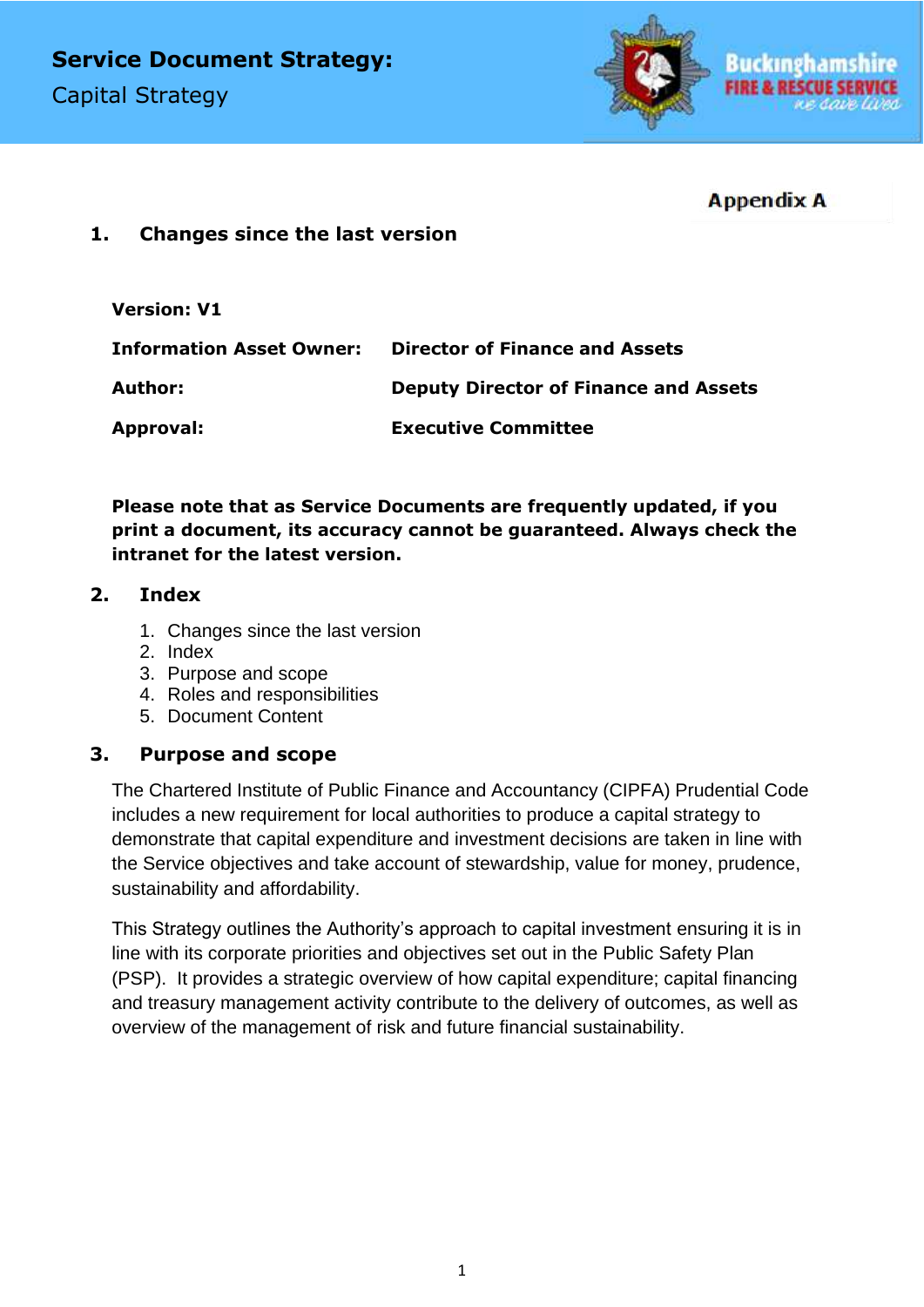

# **4. Roles and responsibilities**

- Lead Member for Finance and Assets, Information Security and IT Responsible for reviewing the annual capital programme/capital strategy.
- Members Responsible for reviewing and approving the annual capital programme/capital strategy.
- Chief Fire Officer Responsible for leading the Service on its continued journey of improvement in the Service's governance, performance and financial management.
- Director of Finance and Assets s112 Officer and responsible for the Finance and Assets Directorate.
- Deputy Director of Finance and Assets Deputise for the Finance and Assets Directorate and responsible for the day to day management of the Finance and Payroll function.
- Principal Accountants Responsible for the day to day management of the Finance function.
- Property Manager Responsible for property related capital projects.
- Fleet Manager Responsible for fleet and equipment related capital projects.
- IT Manager Responsible for ICT related capital projects.

# **5. Document Content**

- 1. Introduction
- 2. Capital Expenditure
- 3. Capital Expenditure Compared to Treasury Management Investments
- 4. Capital Requirements
- 5. Project Initiation Document
- 6. The Capital Programme 2020/21 2024/25
- 7. Funding the Capital Programme
- 8. Revenue Contributions to Capital
- 9. Prudential Borrowing
- 10.Reserves
- 11.Monitoring of Capital Expenditure
- 12.Risk Management
- 13.Credit Risk
- 14.Liquidity Risk
- 15.Fraud, Error and Corruption
- 16.Legal and Regulatory Risk
- 17.Minimum Revenue Provision
- 18.Affordability of the Capital Programme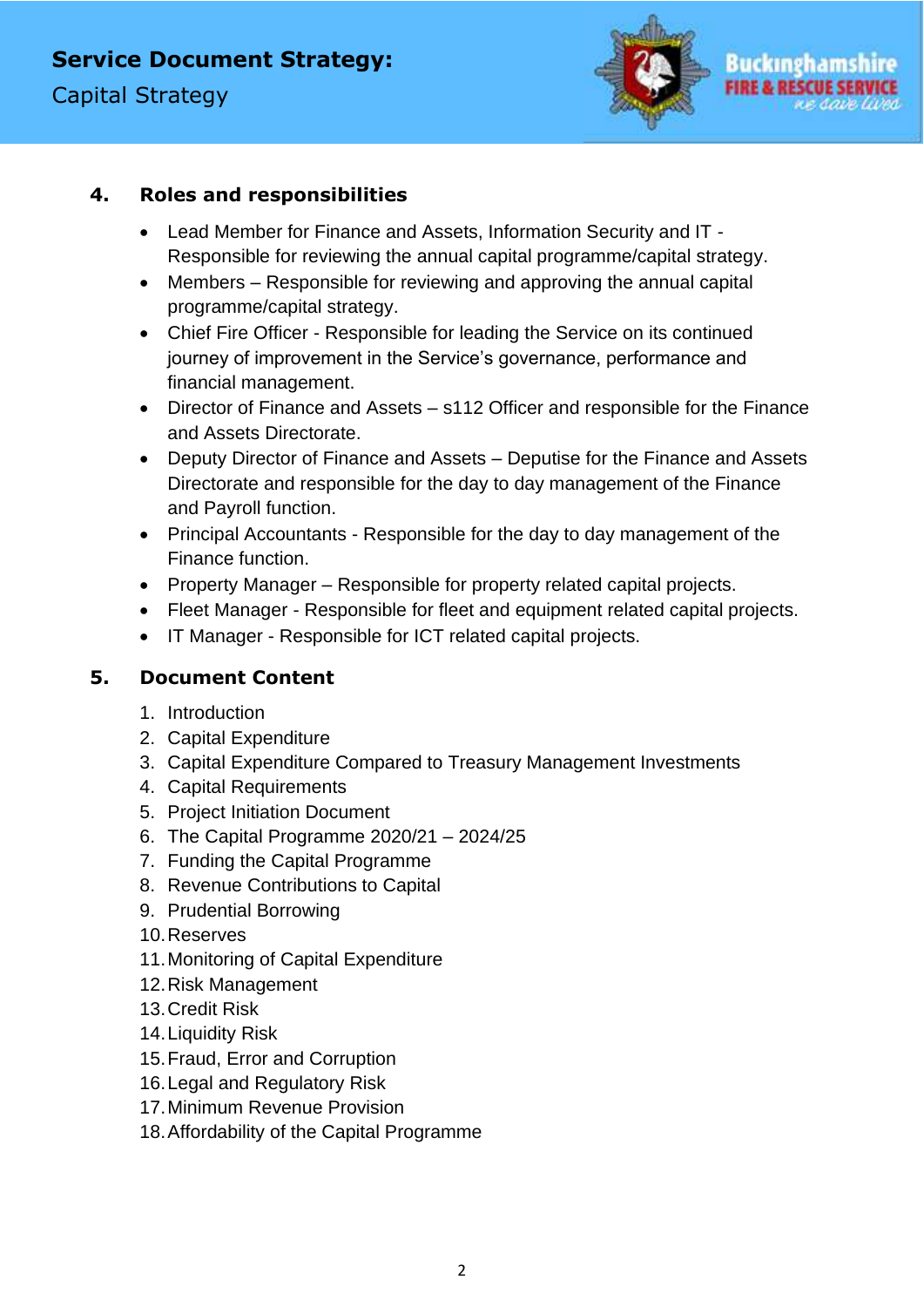

# **1. Introduction**

- 1.1 The Chartered Institute of Public Finance and Accountancy (CIPFA) Prudential Code includes a new requirement for local authorities to produce a capital strategy to demonstrate that capital expenditure and investment decisions are taken in line with the Service objectives and take account of stewardship, value for money, prudence, sustainability and affordability.
- 1.2 The Capital Strategy is a key document for Buckinghamshire and Milton Keynes Fire Authority and forms part of the Authority's Medium Term Financial Plan (MTFP) and outlines the Authority's approach to capital investment ensuring it is in line with its corporate priorities.
- 1.3 It is closely linked to the PSP and Corporate Plan. The PSP sets out our strategic approach to the management of risk in the communities we serve. The Corporate Plan sets out how we intend to equip and develop our organisation and its people to meet the challenges that we face. The MTFP details the resources available to facilitate these plans and how the plans contribute to reducing future operating costs.
- 1.4 It provides a strategic overview of how capital expenditure, capital financing and treasury management activity contribute to the delivery of outcomes. It also provides an overview of how associated risk is managed and the implications for future financial sustainability. It includes an overview of the governance processes for approval and monitoring of capital expenditure.
- 1.5 This Capital Strategy does not duplicate other documents, but should be read in conjunction with:
	- PSP
	- Corporate Plan
	- Property Strategy
	- Fleet Strategy
	- Treasury Management Strategy (TMS)
	- MTFP
	- Prudential Indicators
	- Financial Strategy

# **2 Capital Expenditure**

2.1 Expenditure on the acquisition, creation or enhancement of Property, Plant and Equipment is capitalised on an accruals basis, provided that it is probable that the future economic benefits (greater than 365 days) or service potential associated with the item will flow to the Authority and the cost of the item can be measured reliably. Expenditure that maintains but does not add to an asset's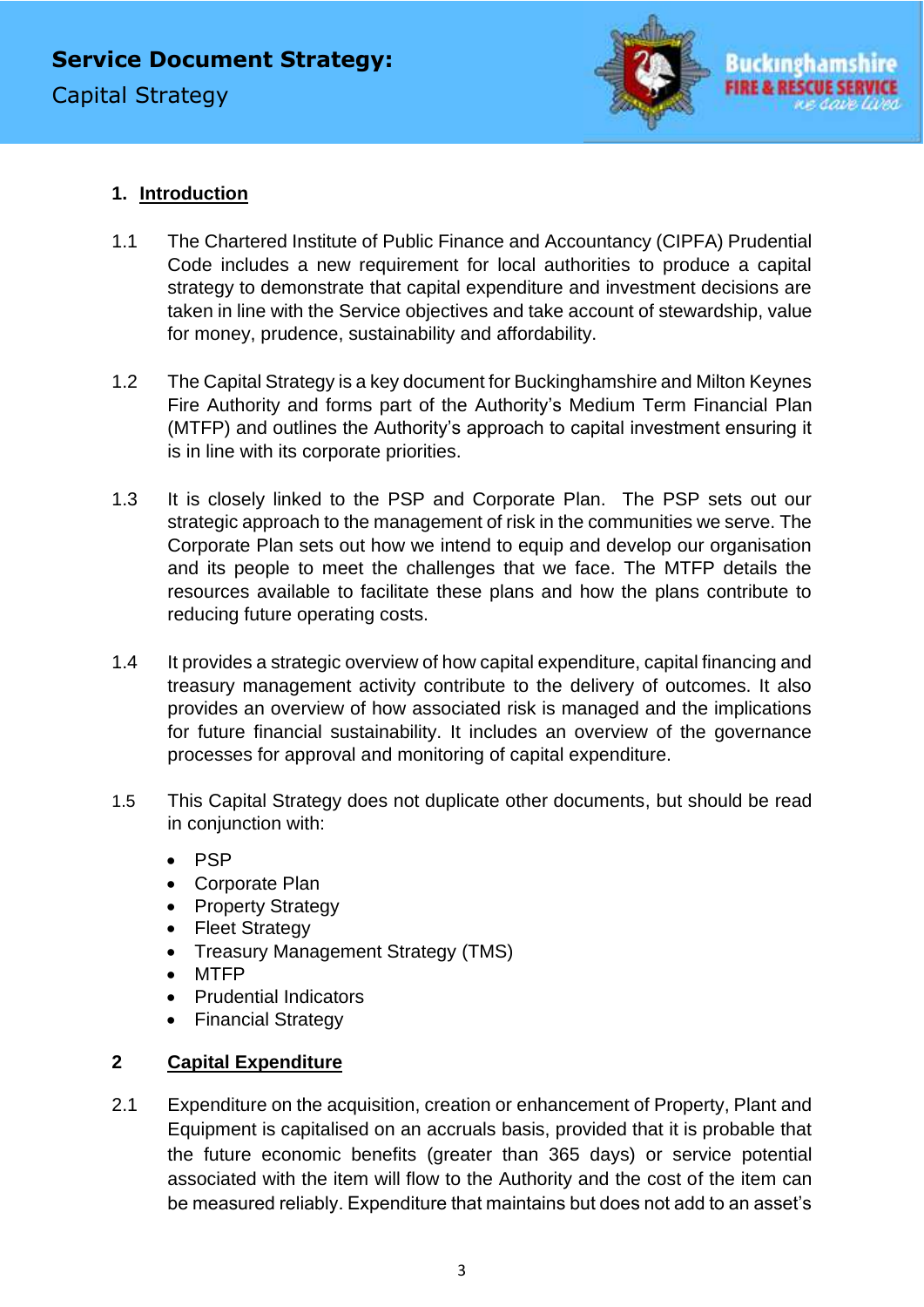

potential to deliver future economic benefits or service potential (i.e. repairs and maintenance) is charged as an expense when it is incurred. The Authority's de-minimis level for capital expenditure is £6k.

#### **3 Capital Expenditure Compared to Treasury Management Investments**

3.1 This Authority defines its treasury management activities as:

The management of the Authority's investments and cash flows, its banking, money market and capital market transactions; the effective control of the risks associated with those activities; and the pursuit of optimum performance consistent with those risks.

- 3.2 Investments are carried out in line with the Treasury Management Strategy which is approved annually by the Fire Authority. Treasury Management investments arise from the organisation's cash flows and debt management activity, and ultimately represent balances which can be invested until the cash is required for use in the course of business.
- 3.3 The investment policy objective for this Authority is the prudent investment of its treasury balances. The Authority's investment priorities are the security of capital and liquidity of its investments so that funds are available for expenditure when needed. Both the CIPFA Code and DCLG guidance require the Authority to invest its funds prudently, and to have regard to the security and liquidity of its investments before seeking the highest rate of return, or yield. The generation of investment income to support the provision of local authority services is an important, but secondary, objective.
- 3.4 Performance of the Treasury Management investments is reported to the Overview and Audit Committee on a quarterly basis.

# **4 Capital Requirements**

- 4.1 Since 2010, as part of its efforts to reduce the size of the national budget deficit, central government has made significant reductions to its funding for local government, thereby increasing reliance on local tax revenues in the form of council tax and business rates to fund services. This has had a direct impact on capital funding which is now wholly funded from revenue contributions to capital reserves and the Authority no longer receives general capital grant.
- 4.2 With continuing restrictions still anticipated in funding, the Authority has considered new ways of working to address risks within our communities and collaborating with neighbouring Fire Authorities to achieve value for money and assist in balancing the budget. The purchase of fire appliances and equipment is an example of how Buckinghamshire Fire and Rescue Service have worked collaboratively with neighbouring fire authorities. This is one example of many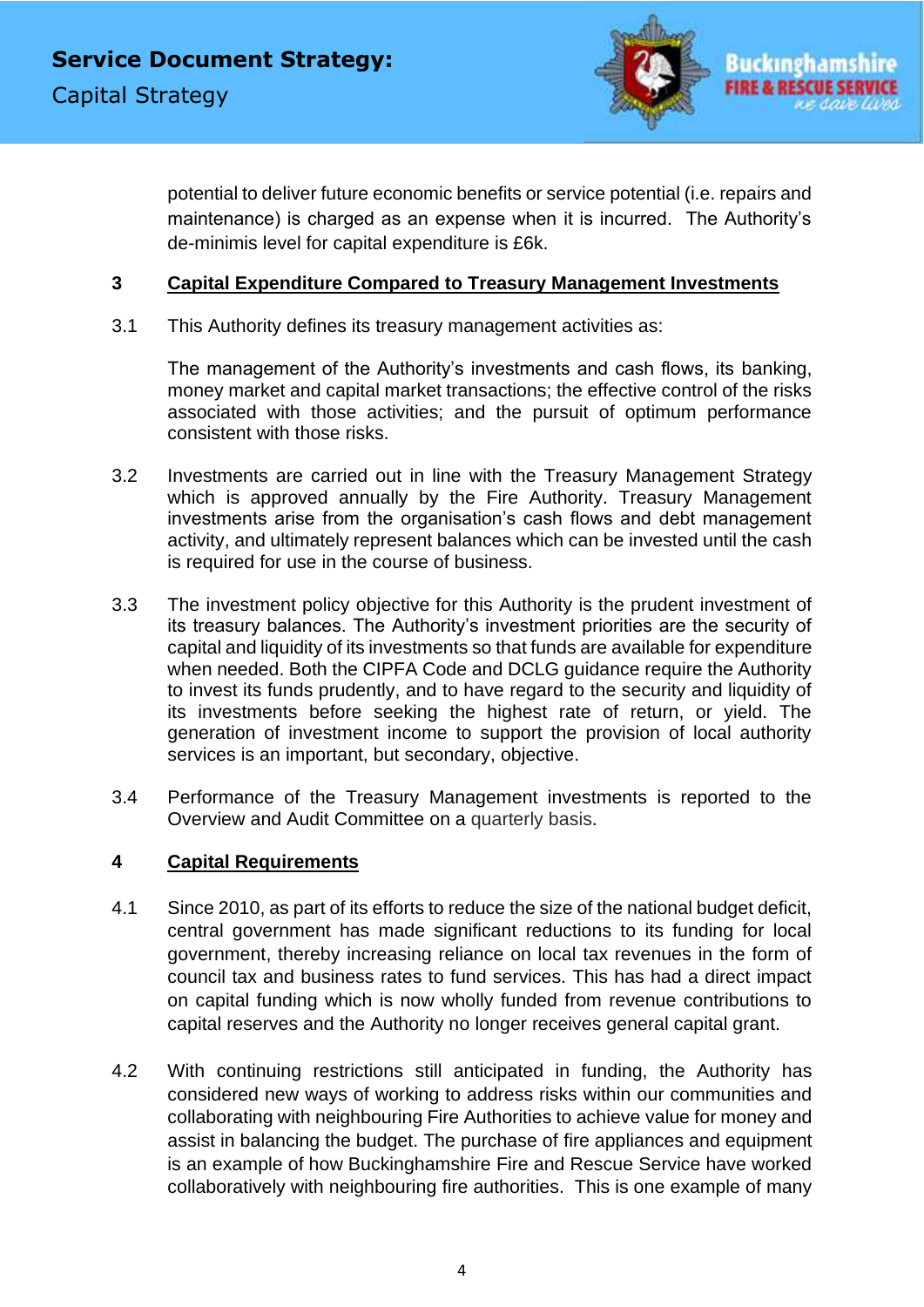

where collaboration has taken place and the Authority will continue to identify further opportunities in the future.

- 4.3 The Authority has approximately 400 firefighters operating from 19 fire stations, across Buckinghamshire and Milton Keynes which provide a mixture of Wholetime and On-Call duty cover.
- 4.4 The Property Team had a full independent survey of the property portfolio carried out, of which the last one was in November 2017. The condition survey provides the Property Manager with a report detailing the current condition of each property and assists in directing the capital programme where investment is most needed. As part of the annual programme, Property are also taking this opportunity to refurbish existing properties and ensuring that the updated facilities can accommodate all capabilities.
- 4.5 Currently, the Service has 49 Red Fleet Appliances of which many of these have passed their initially anticipated replacement date. There is currently a 5 year rolling programme where Red Fleet appliances are being replaced. The breakdown of our current appliances is shown in Appendix D.
- 4.6 Prioritisation and allocation on where the capital resources are most needed is vital to ensuring our Estate and Fleet of vehicles are fit for purpose.

# **5 Project Initiation Document**

- 5.1 The current method for allocating resources is based on the MTFP process. This is facilitated by the Business Transformation Board (BTB) in conjunction with Lead Members prior to seeking Authority approval for the Capital Programme. This approach involves evaluating the case for major capital investments by considering the information set out in the capital growth bid forms (Appendix B) supplied by the project initiator.
- 5.2 The following strategic requirements need to be considered when evaluating and prioritising each business case:
	- What are the outcomes?
	- How does it link to corporate priorities?
	- Who will benefit?
	- Why is it appropriate to progress at this time?
	- Any links to existing, previous or planned projects?
- 5.3 Once capital projects are approved, they are monitored by the Principal Accountant and the relevant budget holder and reported to the Executive Committee every quarter. For larger capital projects, a project manager is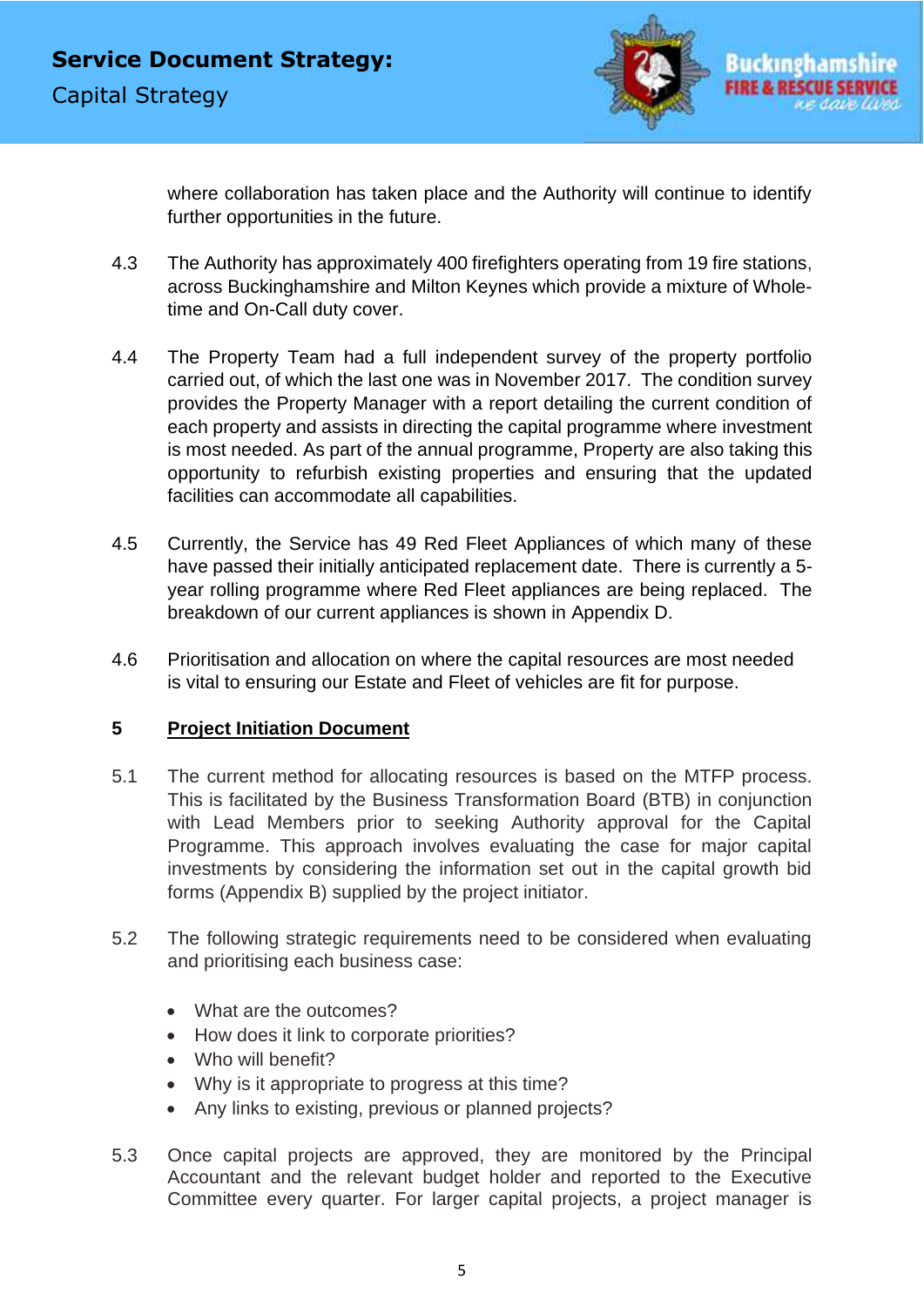

assigned to each capital scheme to ensure they are subject to thorough oversight for the duration of the project. The project manager will oversee planning, delivery, management, skills assessment and governance of capital projects.

### 6 **The Capital Programme 2020/21 – 2024/25**

6.1 The capital programme for the Authority is considered annually as part of the MTFP process and is set out in the table below:

| <b>Capital Scheme</b>                 | 2020/21<br>£000 | 2021/22<br>£000 | 2022/23<br>£000 | 2023/24<br>£000 | 2024/25<br>£000 |
|---------------------------------------|-----------------|-----------------|-----------------|-----------------|-----------------|
| Property (Note 1)                     | 500             | 500             | 500             | 500             | 500             |
| Fire Appliances and Equipment         | 500             | 750             | 750             | 500             | 750             |
| Equipment (Note 1)                    | 141             | 155             | 1,055           | 155             | 155             |
| Support (Note 1)                      | 75              | 75              | 75              | 75              | 75              |
| Slippage (Approved in July 2020 Exec) | 1,809           |                 |                 |                 |                 |
| Slippage Forecast 2021/21             | $-260$          | 260             |                 |                 |                 |
| Forecast Overspend                    | 2,284           |                 |                 |                 |                 |
| <b>Total Expenditure</b>              | 5,049           | 1,740           | 2,380           | 1,230           | 1,480           |
| Funding b/fwd                         | $-1,442$        | $-2,387$        | $-1,931$        | $-1,053$        | $-1,763$        |
| Revenue Contribution to Capital       | $-1,815$        | $-1,284$        | $-1,502$        | $-1.940$        | $-2,403$        |
| <b>Other Capital Contributions</b>    | $-4,179$        |                 |                 |                 |                 |
| <b>Funding (Available)/Deficit</b>    | $-2,387$        | -1,931          | $-1,053$        | $-1,763$        | $-2,686$        |

#### **2020/21 - 2024/25 Medium Term Capital Programme**

Note 1 – Figures highlighted in blue are currently only indicative for potential future growth bids.

#### **7 Funding the Capital Programme**

7.1 Since 2014, Central Government no longer provide general capital grant and the only capital allocation was via the Fire Transformation Fund (FTF). This was a one-off grant to facilitate Fire and Rescue Authorities (FRAs) to carry out projects to improve the efficiency of public services. Buckinghamshire Fire and Rescue Service were allocated a grant via FTF to part-fund the West Ashland Station project. No other capital grants are available and therefore the main sources of funding are through revenue contributions to capital and use of reserves. The Authority currently has no plans to undertake any further borrowing.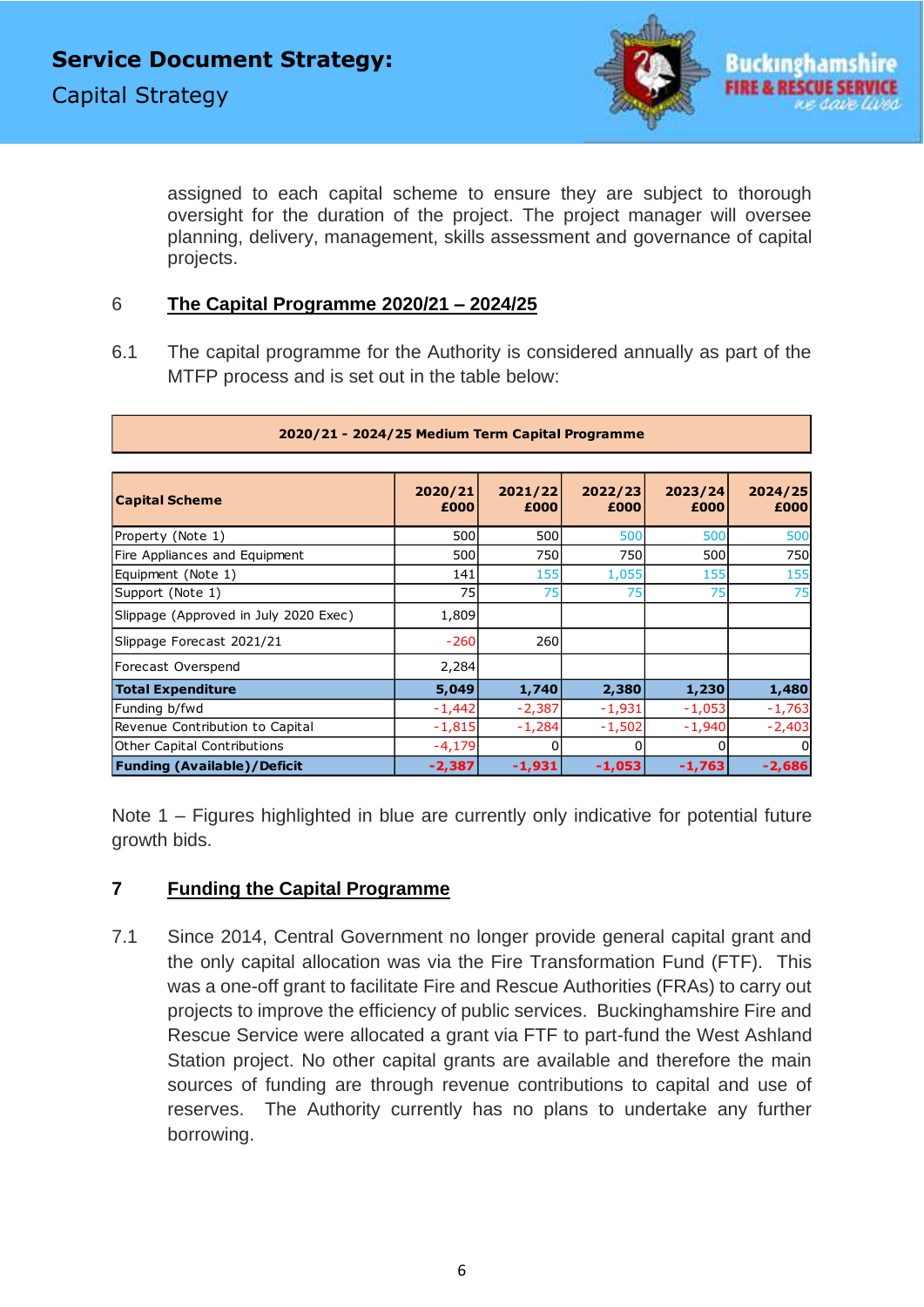

## **8 Revenue Contributions to Capital**

8.1 The Authority since 2014, have agreed annually an element within the Revenue budget which will go towards funding the capital programme and this has continued into each subsequent financial year. The amount allocated to assist with the capital programme is based on affordability and is specific to that year. The Capital Programme identifies the amount the Authority is projecting to fund from revenue each year.

### **9 Prudential Borrowing**

- 9.1 The Authority is permitted to take out regulated external borrowing. The Local Government Act 2003 refers to affordability and the requirement that the local authorities in England and Wales keep under review the amount of money they borrow for capital investment.
- 9.2 The Code requires that "The local authority shall ensure all of its capital and investment plans and borrowing are prudent and sustainable. In doing so, it will take into account its arrangements for the repayment of debt (including MRP) and consideration of risk and the impact on the overall fiscal sustainability". The impact of borrowing is outlined within the Treasury Management Strategy Statement and the prudential indicators are approved by the Fire Authority annually.
- 9.3 As at 31 September 2020, the long-term debt currently stands at £6.797m.

#### **10 Reserves**

- 10.1 It has been the strategy of the Authority to utilise revenue contributions to fund capital expenditure. Following approval by Authority, an amount is set aside to transfer into a reserve to fund future capital programme. In addition to this, subject to Authority approval, any in-year or end of year underspends have been set-a-side and moved into a reserve to fund the future capital programme. The amount of earmarked reserve funding identified to fund the Capital programme is shown in the capital programme table in section 6.1.
- 10.2 The Authority has not taken out additional borrowing since March 2011. Depending on the size of the capital programme, there could be a requirement for new borrowing in future years if the level of revenue funding reduces and results in insufficient funds to fund the Capital Programme, although it is not anticipated this will be required in the foreseeable future.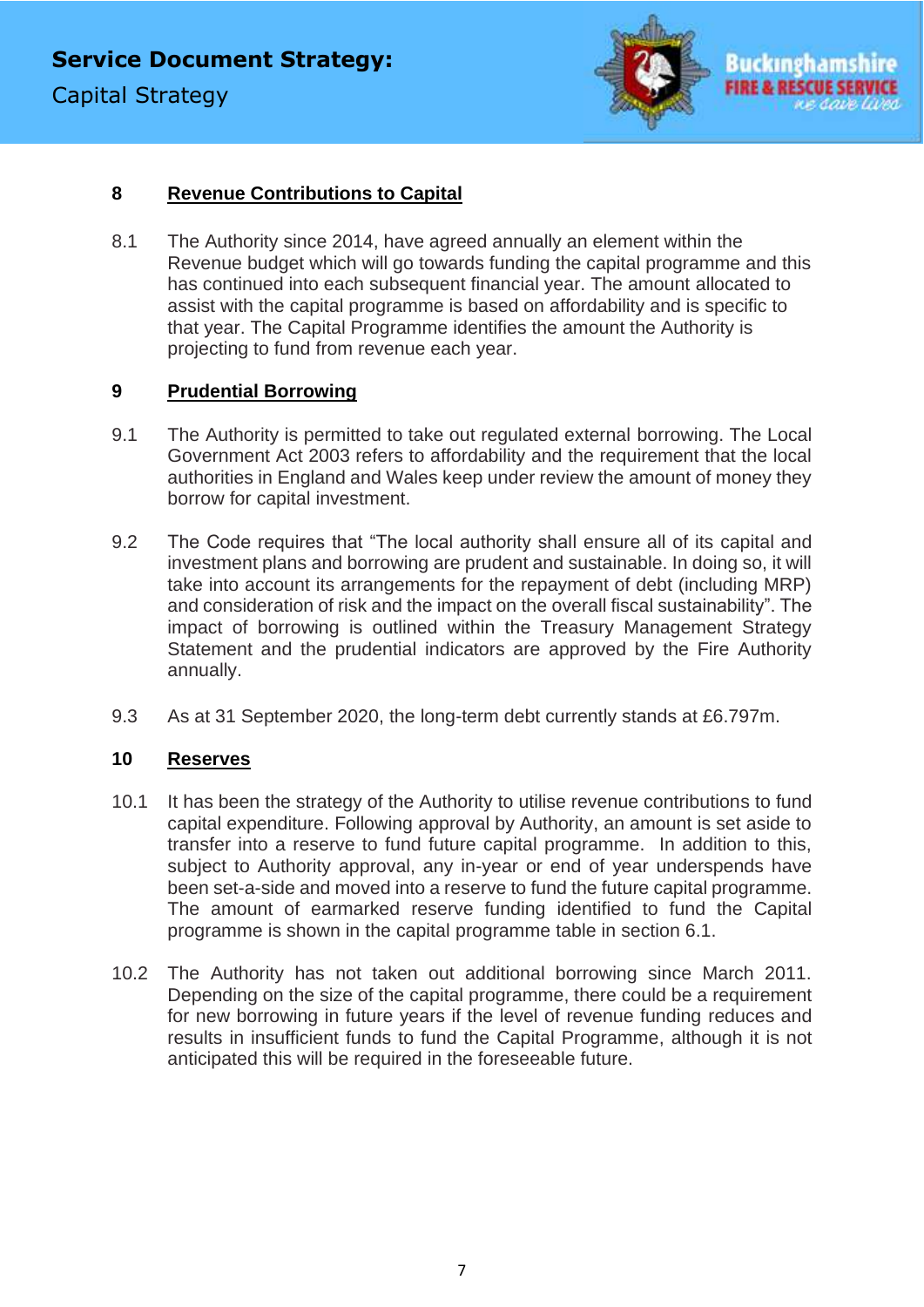

10.3 Reserves position as at 31st March 2020.

| <b>Reserve Balances</b>            | £000     |
|------------------------------------|----------|
| General Fund Balance               | $-1,500$ |
| Total Earmarked Reserves - Revenue | $-2,197$ |
| Total Earmarked Reserves - Capital | -1,442   |
| <b>Total Usable Reserves</b>       | -5,139   |

# **11 Partner Contributions and S106**

- 11.1 The Authority is increasingly engaged in collaborative working with other public sector partners, particularly other emergency services. This includes capital projects and one example of this is the West Ashland Station which is an emergency hub providing Fire, Police and Ambulance services.
- 11.2 Specific grants for capital funding are no longer available, having been replaced with a capital and revenue grant bidding system open to all fire and rescue services, if and when monies are made available by Government. We do not anticipate any new capital grants for 2021-22. Developer contributions, usually derived from Section 106 agreements, are awarded to mitigate the impact of developments on communities. These contributions are usually earmarked for specific purposes in planning agreements and often relate to infrastructure projects or affordable housing schemes. At the present time the Authority is projecting to receive £136k S106 funding. Further developers' contributions, through the Community Infrastructure Levy, may be available moving forward, but none are held at the current time.
- 11.3 The Authority will also pursue energy efficient and heat carbonisation funds, in addition to low carbon skills funds via the appropriate agencies. These funds are available to help public sector bodies to engage specialist and expert advice, to identify and develop energy efficiency and low carbon heat upgrade projects for non-domestic buildings

#### **12 Monitoring of Capital Expenditure**

12.1 The performance of the capital programme is reported to Officers each Month and to Members each quarter and forms part of the Executive Budget Monitoring Performance and Debt Management Report. For larger capital projects, a project manager assigned to each capital scheme will meet regularly with Finance representatives to provide updates on the project to ensure any variances are picked up early and appropriate action taken.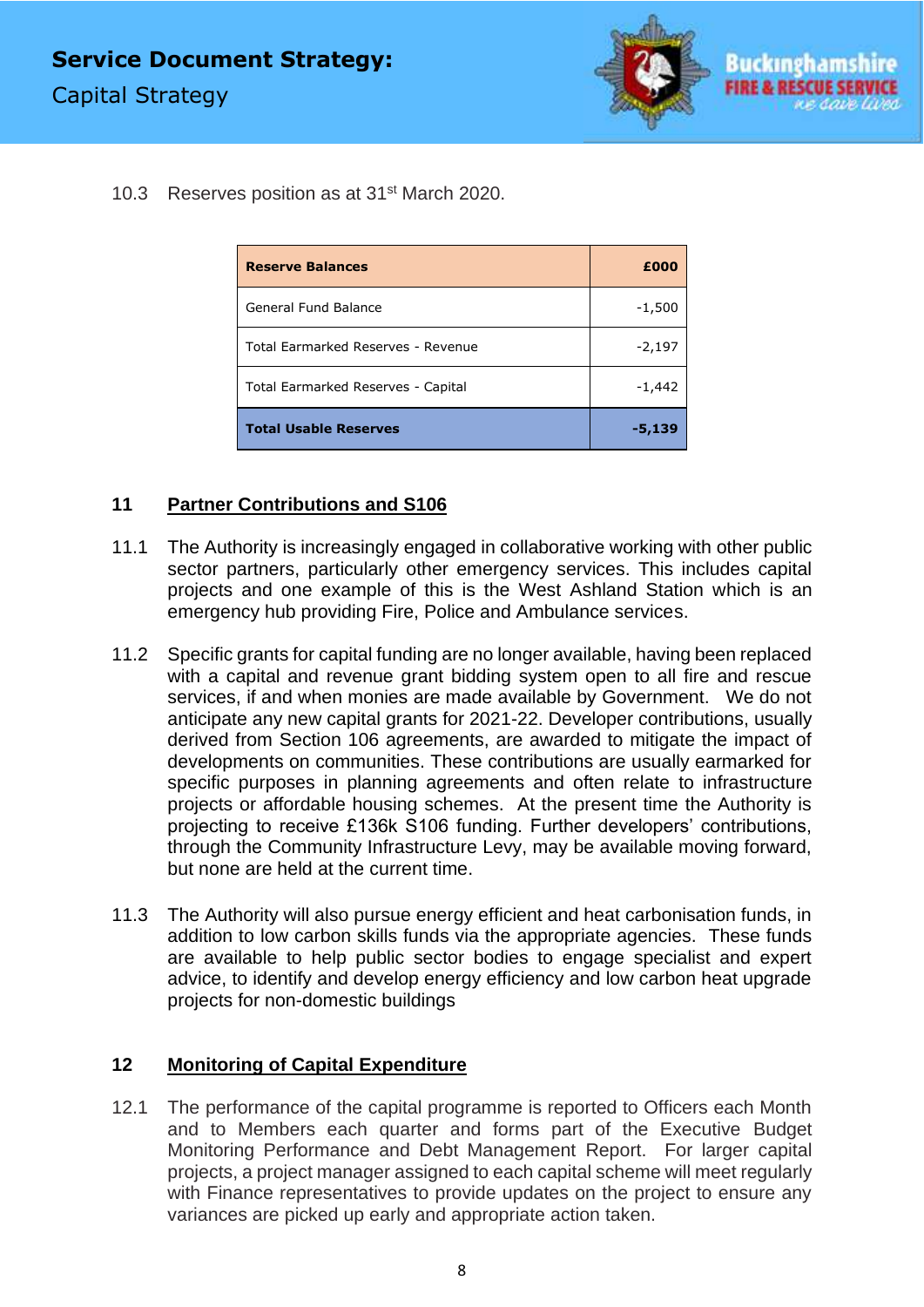

#### **13 Risk Management**

13.1 The Prudential Code recognises that in making its capital investment decisions, the authority must have explicit regards to option appraisal and risk:

"The Capital Strategy is intended to give a high-level overview of how capital expenditure, capital financing and treasury management activity contribute to the provision of services, along with an overview of how associated risk is managed and the implications for future sustainability."

- 13.2 Each major capital scheme project will have its own risk register and options appraisal to manage the operational risk arising from the project, however this section of the strategy focuses on strategic risks arising from capital investment activity.
- 13.3 Every item will go through a rigorous justification process so that a greater scrutiny can be achieved over what is included within the capital programme. This will become even more critical if collated bids exceed the available funding. All investment will be aligned to the PSP and the Corporate Plan to ensure that the Service is acquiring or replacing the right assets, at the right time, in the right location to address the risk and at the same time focussing also on our revenue costs to help balance the budget.
- 13.4 The capital budget requirement is determined on an annual basis. The process starts at the start of the summer with relevant departments determining their requirements. Once formalised, the requirements are discussed and scrutinised with the relevant project sponsor. Following that, they are presented to the BTB in August and December and then the appropriate Member boards in October and January. Once scrutinised by Members, the approved bids are presented to the Authority in February for approval in advance of the financial year to which it relates to.

# **14 Credit Risk**

14.1 There is a risk that a supplier becomes insolvent and cannot complete the agreed contract. Appropriate due diligence is carried out before a contract is awarded as part of the procurement process.

# 15 **Liquidity Risk**

15.1 This is the risk that the timing of cash inflows from a project will be delayed. In the main, the Authority's capital projects are self-funded and therefore don't rely on other organisations contributing or failing to make their contributions when agreed. Under the collaboration agenda it is likely that an increasing number of capital projects will be shared across organisations. Liquidity risk and the impact on cash flows is monitored on daily basis by the Treasury Management function.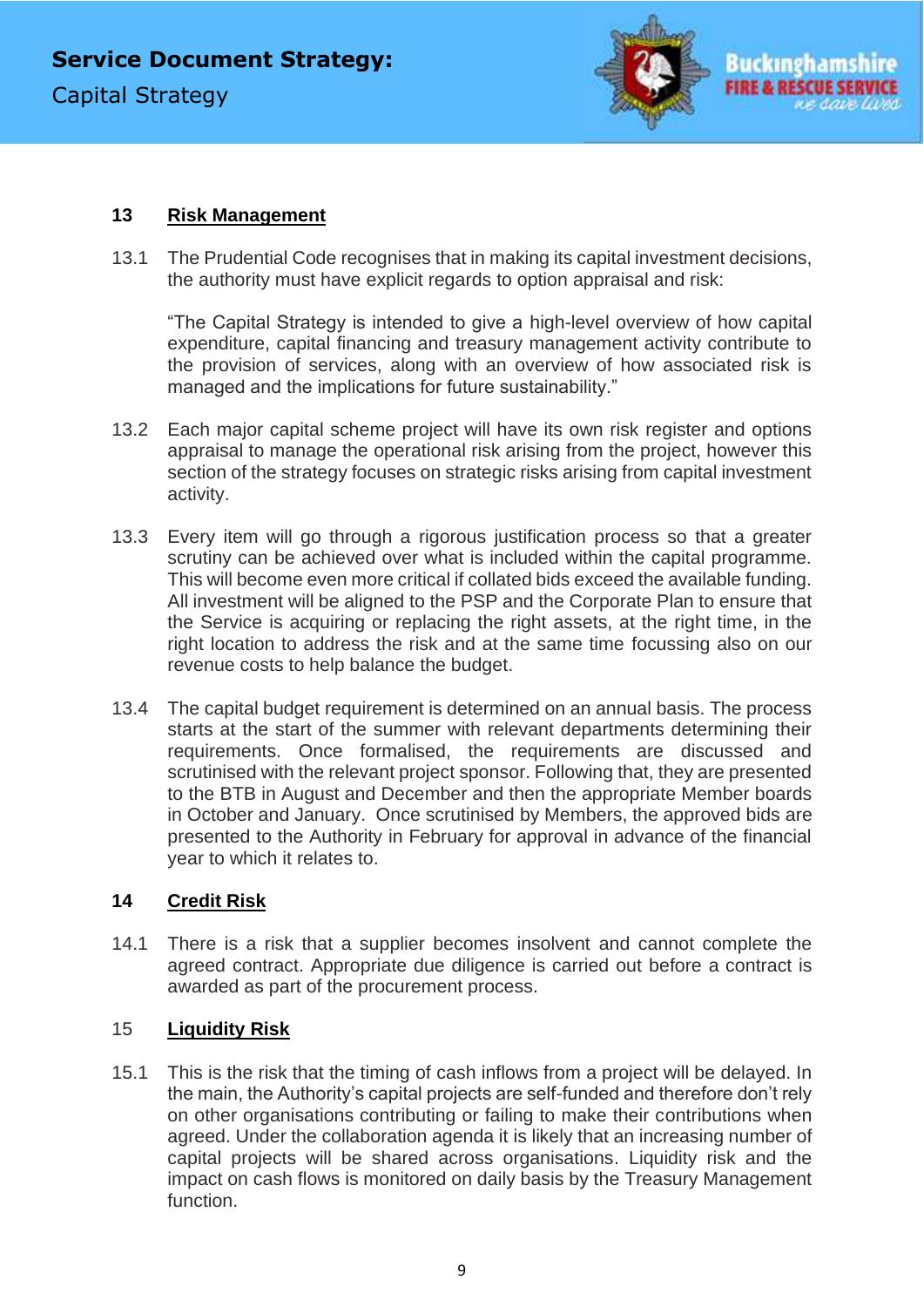

#### **16 Fraud, Error and Corruption**

16.1 This is the risk that financial losses will occur due to error, fraudulent or corrupt activities. The Authority has procedures in place to minimise the risk of fraud especially regarding changing of bank details for suppliers. There are also policies in place to address some of the risk such as the Whistleblowing Procedure, Counter-Fraud and Corruption Policy and the Declaration of Interests.

#### **17 Legal and Regulatory Risk**

- 17.1 This is the risk that changes to laws or regulation make a capital project more expensive or time consuming to complete, make it no longer cost effective or make it illegal or not advisable to complete. Before entering in to a capital project, officers will determine the powers under which any investment is made, taking appropriate advice where necessary.
- 17.2 Capital schemes must comply with legislation (Disability and Discrimination Act, as an example) and also consider Authority Regulations, Service plans and policies such as:
	- The Corporate Plan;
	- PSP;
	- Contract Standing Orders; and
	- Financial Regulations.

#### **18 Minimum Revenue Provision**

- 18.1 Within the Local Government Act 2003, local authorities are required to have regard to the statutory guidance on Minimum Revenue Provision (MRP). The Ministry of Housing, Communities and Local Government has produced statutory guidance which local authorities must have regard to.
- 18.2 MRP represents the minimum amount that must be charged to an authority's revenue budget each year for financing capital expenditure, where it has initially been funded from borrowing. The MRP accounting practice requires the Authority to set aside an amount of money each year to ensure that it can pay off the debts it has from buying capital assets.
- 18.3 The MRP Policy is reviewed annually and is outlined within the Authority's Prudential Indicators.

#### **19 Affordability of the Capital Programme**

- 19.1 A variety of factors are taken into account when determining the affordability of the Capital programme, including the impact on revenue budgets and reserves:
	- MRP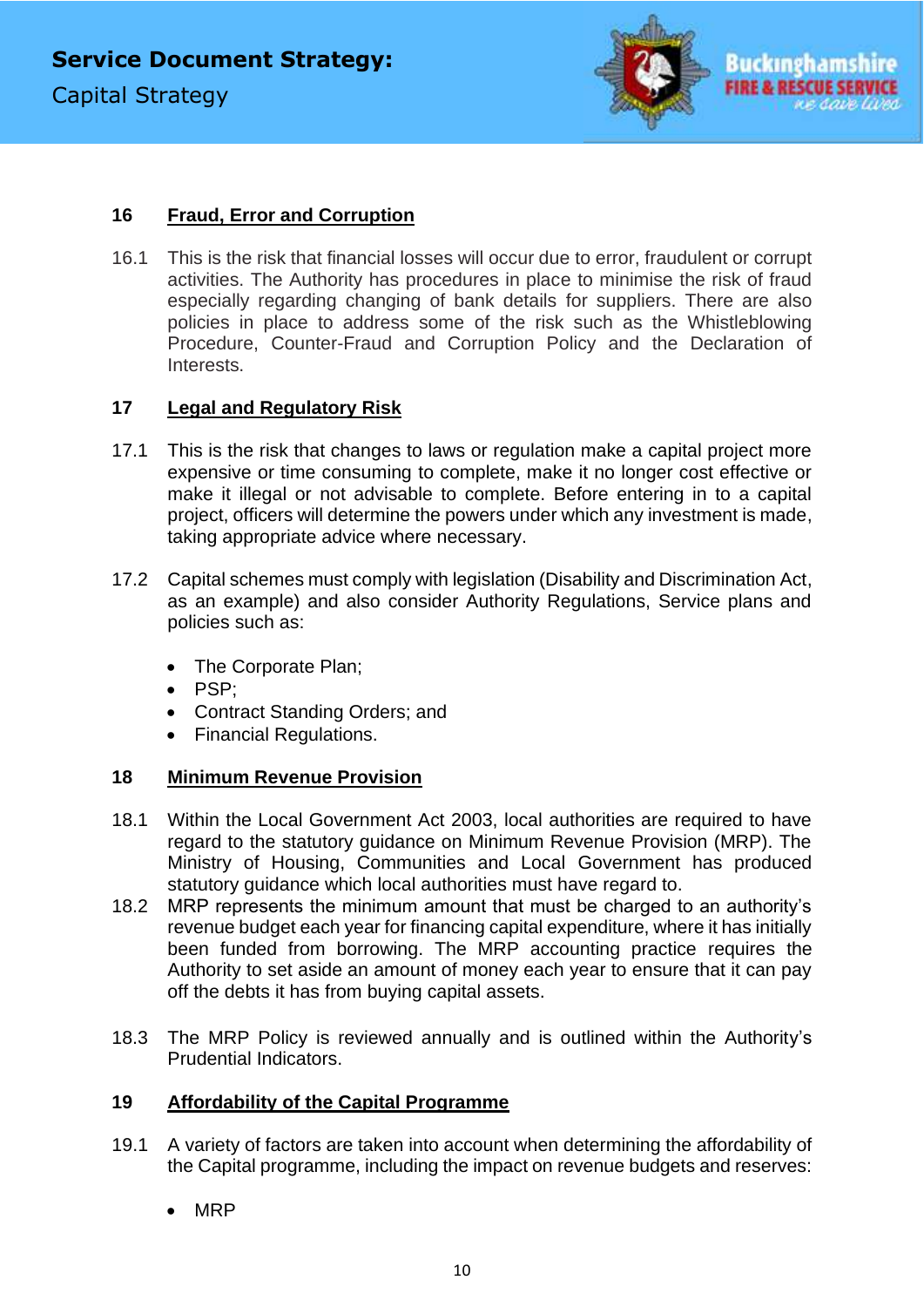

- Interest payable
- Interest receivable
- Revenue contribution to capital
- 19.2 The most economic method to fund a capital programme is to set aside an amount from revenue each year to purchase assets, with any variations to the programme being smoothed out using an Earmarked Reserve.
- 19.3 Historically, the Authority received a Capital Grant of up to £1.2m per year and funded the rest via revenue contributions to capital. This grant is no longer available and it is unlikely that there will be any form of capital grants funded by Central Government and therefore the capital programme will be funded predominantly by revenue contributions in the short–term and if necessary (although not currently anticipated), borrowing in the longer-term.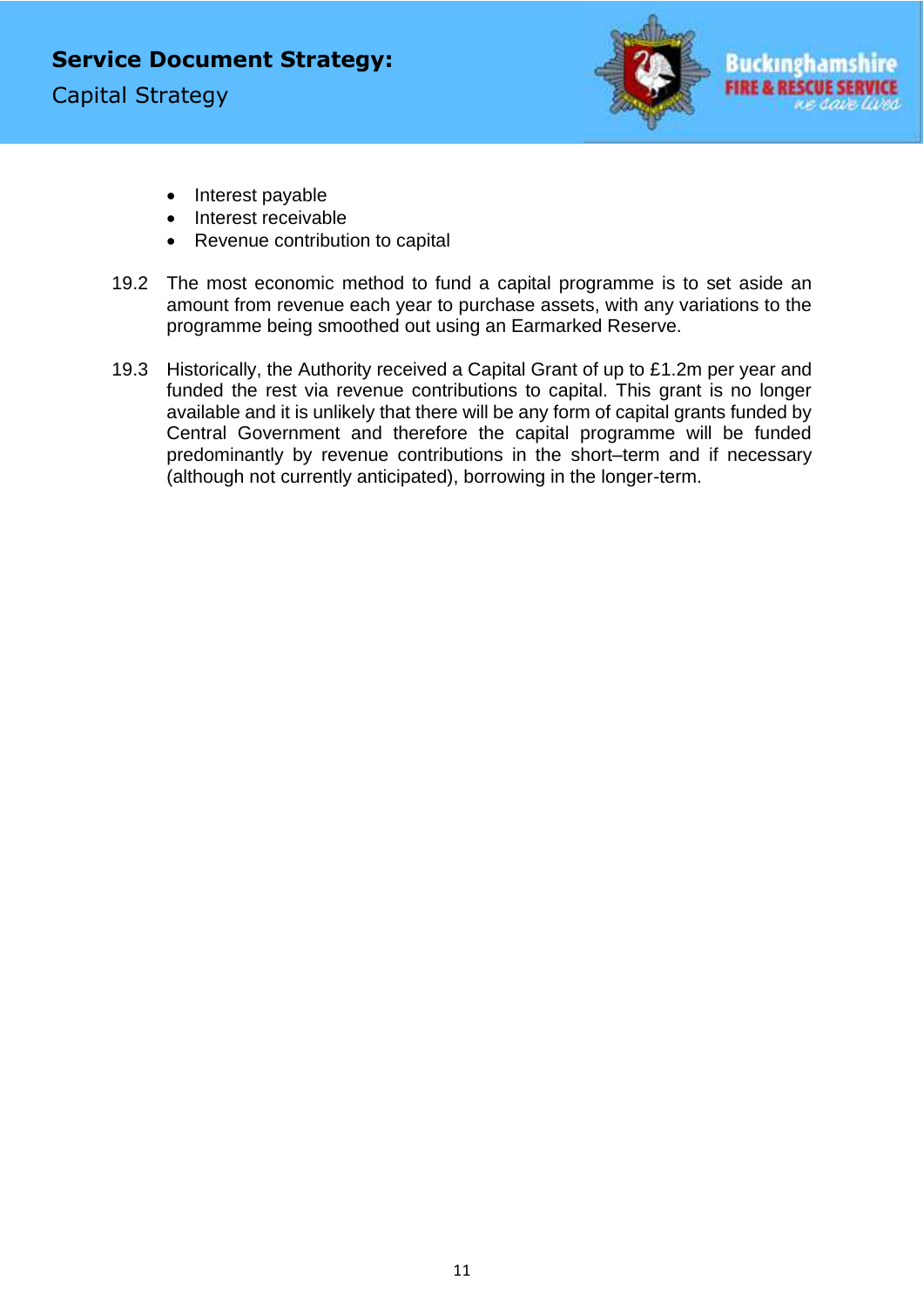ICE

**Service Document Standard Form:**

# **Medium Term Financial Planning**

# **Bid Template 2021/22 to 2025/26**



| <b>PROJECT:</b>         | <b>Insert name of Project</b>                                                                        |  |  |  |
|-------------------------|------------------------------------------------------------------------------------------------------|--|--|--|
| <b>FILE LOCATION:</b>   | Insert file path                                                                                     |  |  |  |
| <b>DATE:</b>            | Insert date document completed                                                                       |  |  |  |
| <b>AUTHOR:</b>          | Name of person completing this document $-$ could be the<br>proposed Project Manager                 |  |  |  |
| <b>PROJECT SPONSOR:</b> | Name of proposed person to be project sponsor                                                        |  |  |  |
| <b>VERSION NUMBER:</b>  | Version number of document                                                                           |  |  |  |
| <b>APPROVALS:</b>       | Persons required to approve this document:                                                           |  |  |  |
|                         | Person proposing project<br>$\bullet$                                                                |  |  |  |
|                         | <b>Business Transformation Board</b>                                                                 |  |  |  |
| <b>DISTRIBUTION:</b>    | List names / roles to whom this document will be<br>distributed (but who is not required to approve) |  |  |  |

# **DOCUMENT CONTROL**

| <b>Version:</b> | Date:     | <b>Notes:</b>   |
|-----------------|-----------|-----------------|
| ie Version 1.0  | 09-Jan-21 | Initial version |
|                 |           |                 |
|                 |           |                 |

# **APPROVAL RECORD**

| <b>Version:</b> | Date:     | Approval:       | <b>Notes:</b>                     |
|-----------------|-----------|-----------------|-----------------------------------|
| ie Version 1.0  | 09-Jan-21 | $26 - Jan - 21$ | Recorded in<br><b>BTB</b> minutes |
|                 |           |                 |                                   |
|                 |           |                 |                                   |

*All wording within this document shown in red italics is provided as guidance and should be removed prior to publication*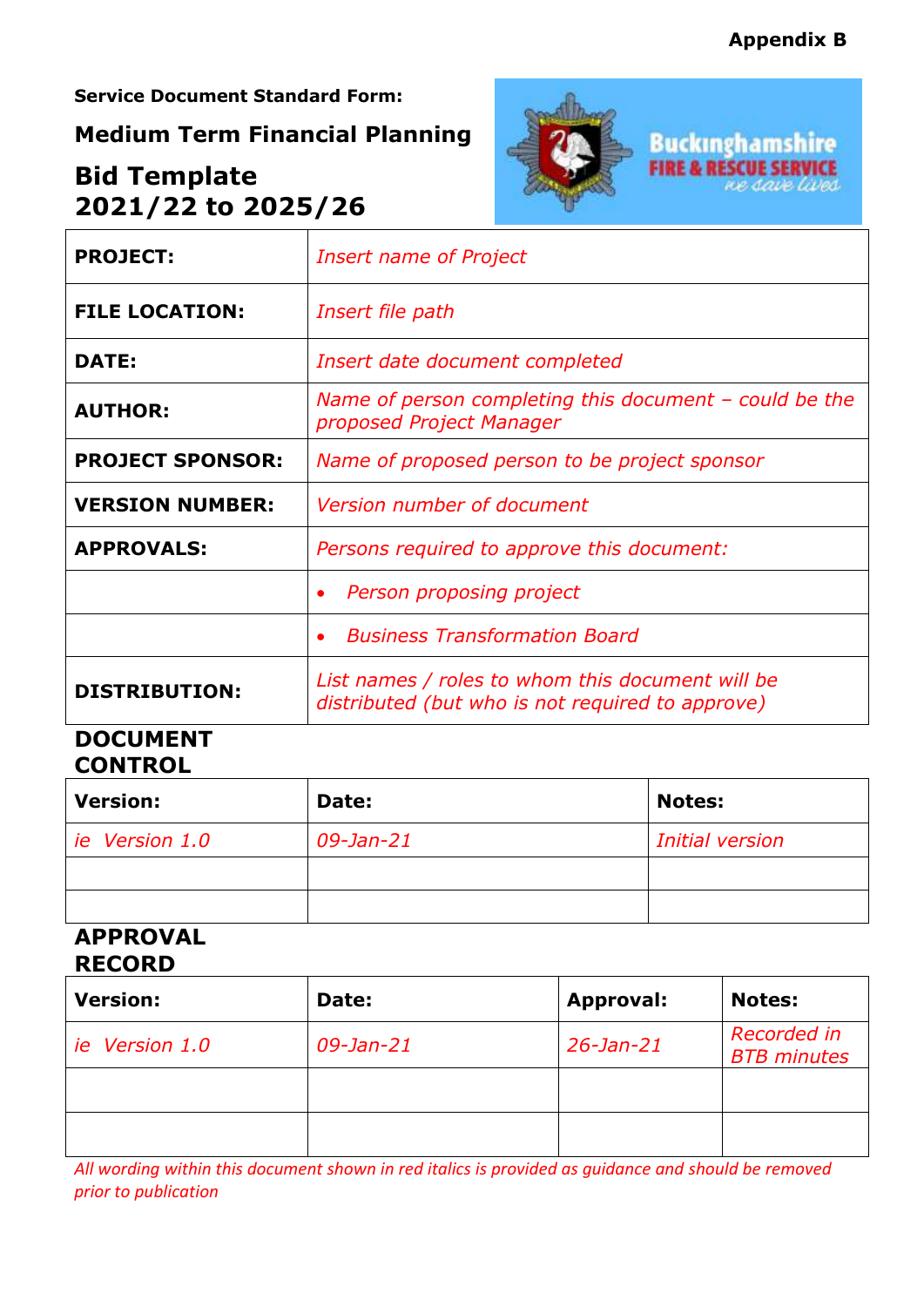**Please complete all cells where possible.**

**Only leave cells blank if:**

**Alternative options 1, 2 or 3 are not required or if not all cost centre boxes are required**

**Not all boxes for background papers or appendices are required.**

**Bid Category** Capital

# **Bid Template 2021/22 to 2025/26**

| <b>Directorate</b>  | Corporate Core      | <b>Reference</b> |  |
|---------------------|---------------------|------------------|--|
| <b>Service</b>      | Service Development |                  |  |
| <b>Title of Bid</b> |                     |                  |  |
| <b>Lead Officer</b> |                     |                  |  |

**1. Executive Summary (Max. 100 words)**

# **2. Options Available**

| <b>Advantages</b> | <b>Disadvantages</b> |
|-------------------|----------------------|
|                   |                      |
|                   |                      |
|                   |                      |
|                   |                      |
| <b>Advantages</b> | <b>Disadvantages</b> |
|                   |                      |
|                   |                      |
|                   |                      |
|                   |                      |
|                   |                      |
| <b>Advantages</b> | <b>Disadvantages</b> |
|                   |                      |
|                   |                      |
|                   |                      |
|                   |                      |
|                   |                      |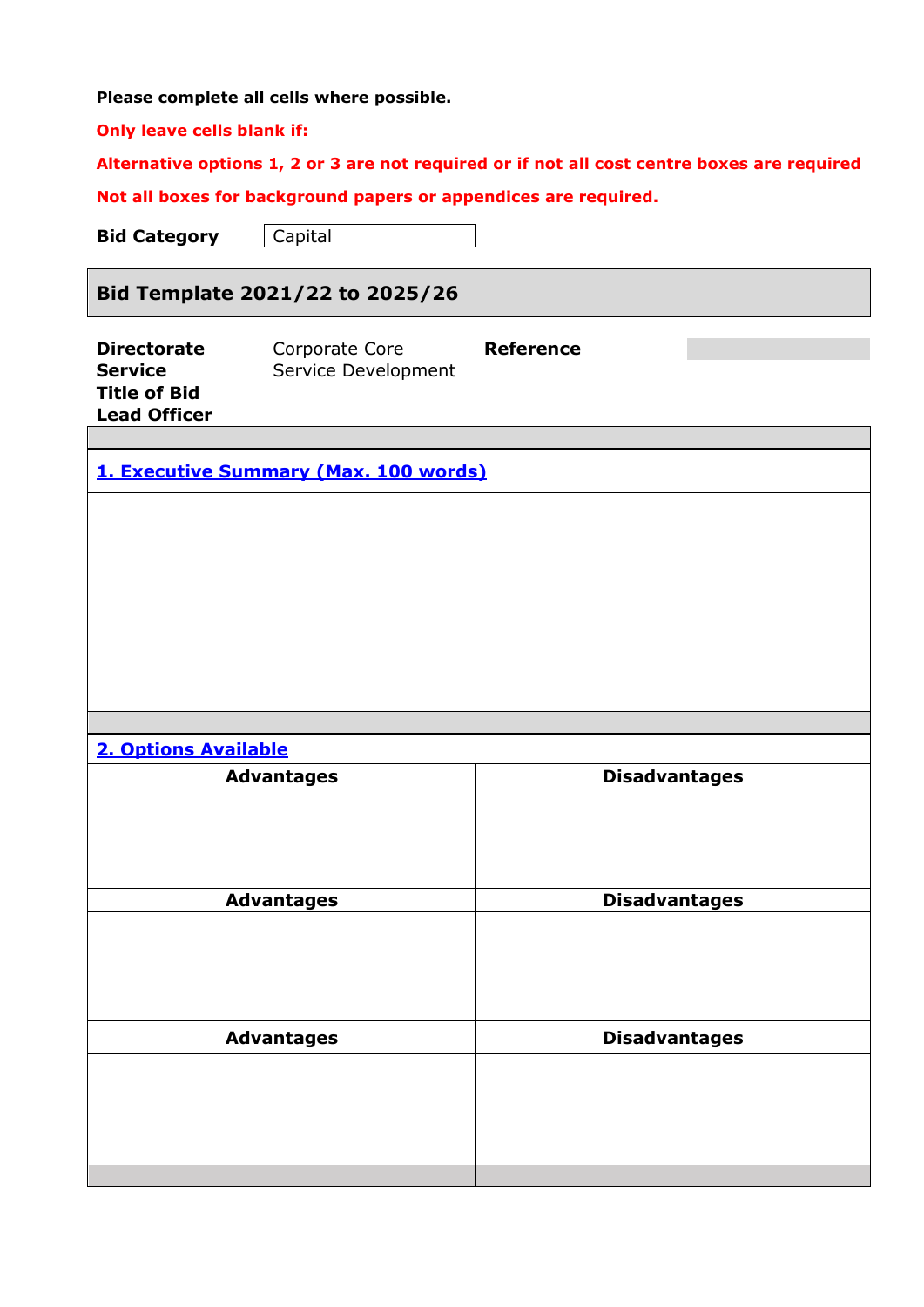| <b>3. Options Appraisal</b>               | <b>In Year Budget Requirement</b> |       |       |       |       |
|-------------------------------------------|-----------------------------------|-------|-------|-------|-------|
| [The recommended option will be populated | 21/22                             | 22/23 | 23/24 | 24/25 | 25/26 |
| automatically from Section 4]             | £000s                             | £000s | £000s | £000s | £000s |
| <b>Recommended Option</b>                 |                                   |       |       |       |       |
| Do Nothing                                |                                   |       |       |       |       |
| Alternative Option 1                      |                                   |       |       |       |       |
| Alternative Option 2                      |                                   |       |       |       |       |
| Alternative Option 3                      |                                   |       |       |       |       |

| <b>4. Detailed Financial</b>                                         | <b>In Year Budget Requirement</b>   |       |       |                                          |       |
|----------------------------------------------------------------------|-------------------------------------|-------|-------|------------------------------------------|-------|
| <b>Implications</b>                                                  | 21/22                               | 22/23 | 23/24 | 24/25                                    | 25/26 |
| (of the recommended option)                                          | £000s                               | £000s | £000s | £000s                                    | £000s |
| <b>Controllable Expenditure</b>                                      |                                     |       |       |                                          |       |
| Employees                                                            |                                     |       |       |                                          |       |
| Premises Related Expenditure                                         |                                     |       |       |                                          |       |
| <b>Transport Related Expenditure</b>                                 |                                     |       |       |                                          |       |
| Supplies & Services                                                  |                                     |       |       |                                          |       |
| Third Party Payments/Outsourcing                                     |                                     |       |       |                                          |       |
| <b>Transfer Payments</b>                                             |                                     |       |       |                                          |       |
| <b>Capital Financing Costs</b>                                       |                                     |       |       |                                          |       |
| Sub-total                                                            |                                     |       |       |                                          |       |
| <b>Controllable Income</b>                                           |                                     |       |       |                                          |       |
| <b>Government Grants</b>                                             |                                     |       |       |                                          |       |
| <b>Other Grants &amp; Contributions</b>                              |                                     |       |       |                                          |       |
| <b>Customer &amp; Client Receipts</b>                                |                                     |       |       |                                          |       |
| Sub-total                                                            |                                     |       |       |                                          |       |
| <b>Net impact of proposal</b>                                        |                                     |       |       |                                          |       |
| Cost Centre (s):                                                     |                                     |       |       |                                          |       |
| Reference of related capital bid                                     |                                     |       |       | < <finance only="" use="">&gt;</finance> |       |
|                                                                      |                                     |       |       |                                          |       |
| 5. Impact on<br><b>Current</b><br><b>FTE</b><br><b>Establishment</b> | <b>Year on Year Movement in FTE</b> |       |       |                                          |       |
|                                                                      | 21/22                               | 22/23 | 23/24 | 24/25                                    | 25/26 |
| <b>Change in Staffing</b><br><b>Levels</b>                           |                                     |       |       |                                          |       |
|                                                                      |                                     |       |       |                                          |       |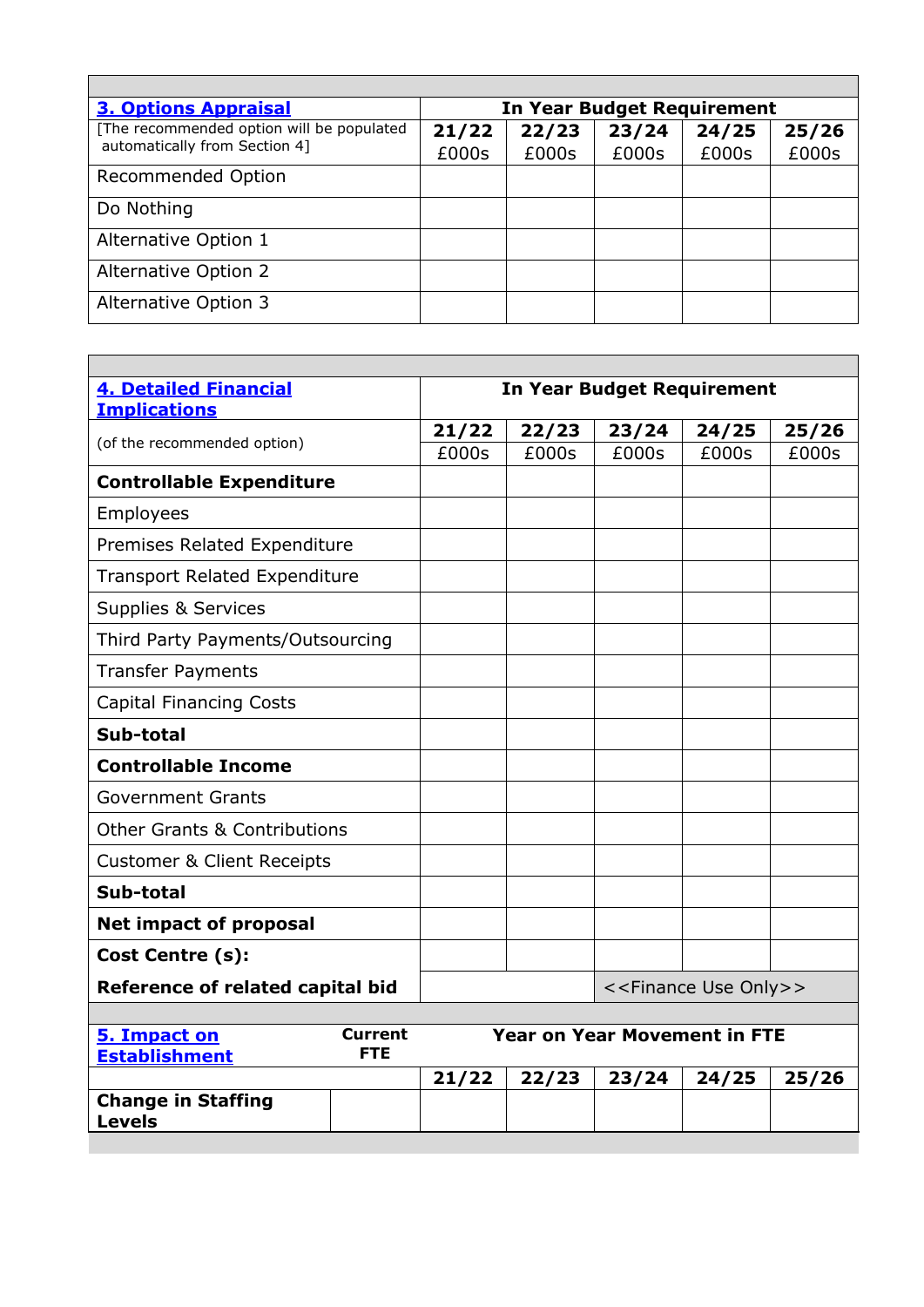| <b>6. Strategic Requirements</b>                 |        |
|--------------------------------------------------|--------|
| <b>Outcomes (linked to corporate priorities)</b> |        |
|                                                  |        |
|                                                  |        |
|                                                  |        |
|                                                  |        |
|                                                  |        |
|                                                  |        |
|                                                  |        |
|                                                  |        |
| <b>Legal Implications</b>                        |        |
|                                                  |        |
|                                                  |        |
|                                                  |        |
| <b>Equality and Diversity</b>                    |        |
|                                                  |        |
|                                                  |        |
|                                                  |        |
|                                                  |        |
| <b>Privacy</b>                                   |        |
|                                                  |        |
|                                                  |        |
| <b>Environmental</b>                             |        |
|                                                  |        |
|                                                  |        |
|                                                  |        |
|                                                  |        |
| Has an IA been completed                         | Yes/No |

# **7. Project Plan and Stakeholder Engagement**

| <b>Stakeholder</b> | <b>Task</b> | <b>Timeframe</b> |
|--------------------|-------------|------------------|
|                    |             |                  |
|                    |             |                  |
|                    |             |                  |
|                    |             |                  |
|                    |             |                  |
|                    |             |                  |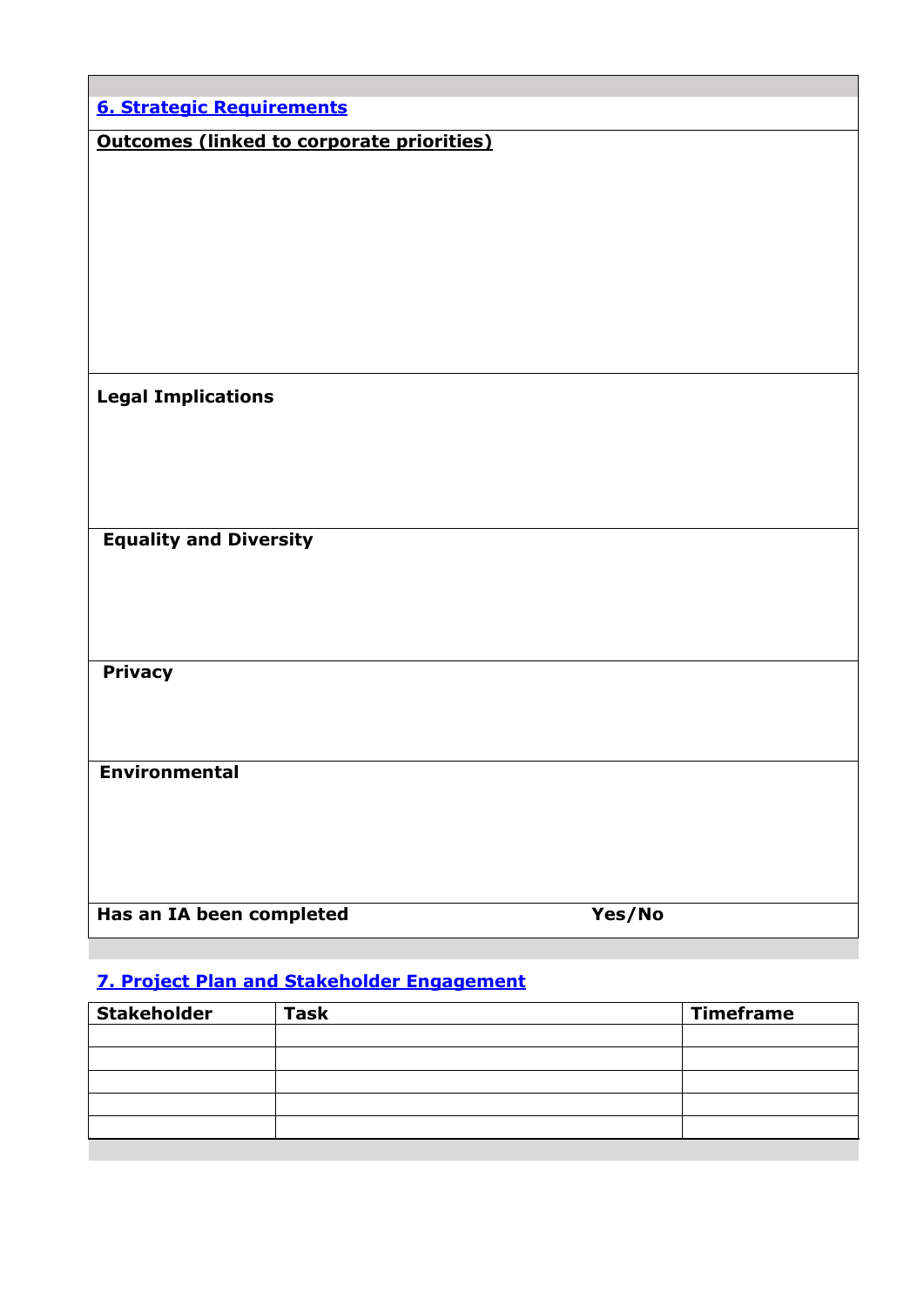| <b>8. Project Governance</b>                                           |
|------------------------------------------------------------------------|
| How will the project be managed? By Whom? How will delays be reported? |
|                                                                        |
|                                                                        |
|                                                                        |
|                                                                        |
|                                                                        |
|                                                                        |
|                                                                        |
|                                                                        |
|                                                                        |
|                                                                        |
|                                                                        |
|                                                                        |
| 9. Project Risk                                                        |
| Key risks, mitigating actions and post-mitigation assessment           |
|                                                                        |
|                                                                        |
|                                                                        |
|                                                                        |
|                                                                        |
|                                                                        |
|                                                                        |
|                                                                        |
|                                                                        |
|                                                                        |
|                                                                        |
| <b>10. Provenance Section and Background Papers</b>                    |
|                                                                        |
|                                                                        |
|                                                                        |
|                                                                        |
|                                                                        |
|                                                                        |
|                                                                        |
|                                                                        |
|                                                                        |
|                                                                        |
|                                                                        |
| 11. Appendices                                                         |
|                                                                        |
|                                                                        |
|                                                                        |
|                                                                        |
|                                                                        |
|                                                                        |
|                                                                        |
|                                                                        |
|                                                                        |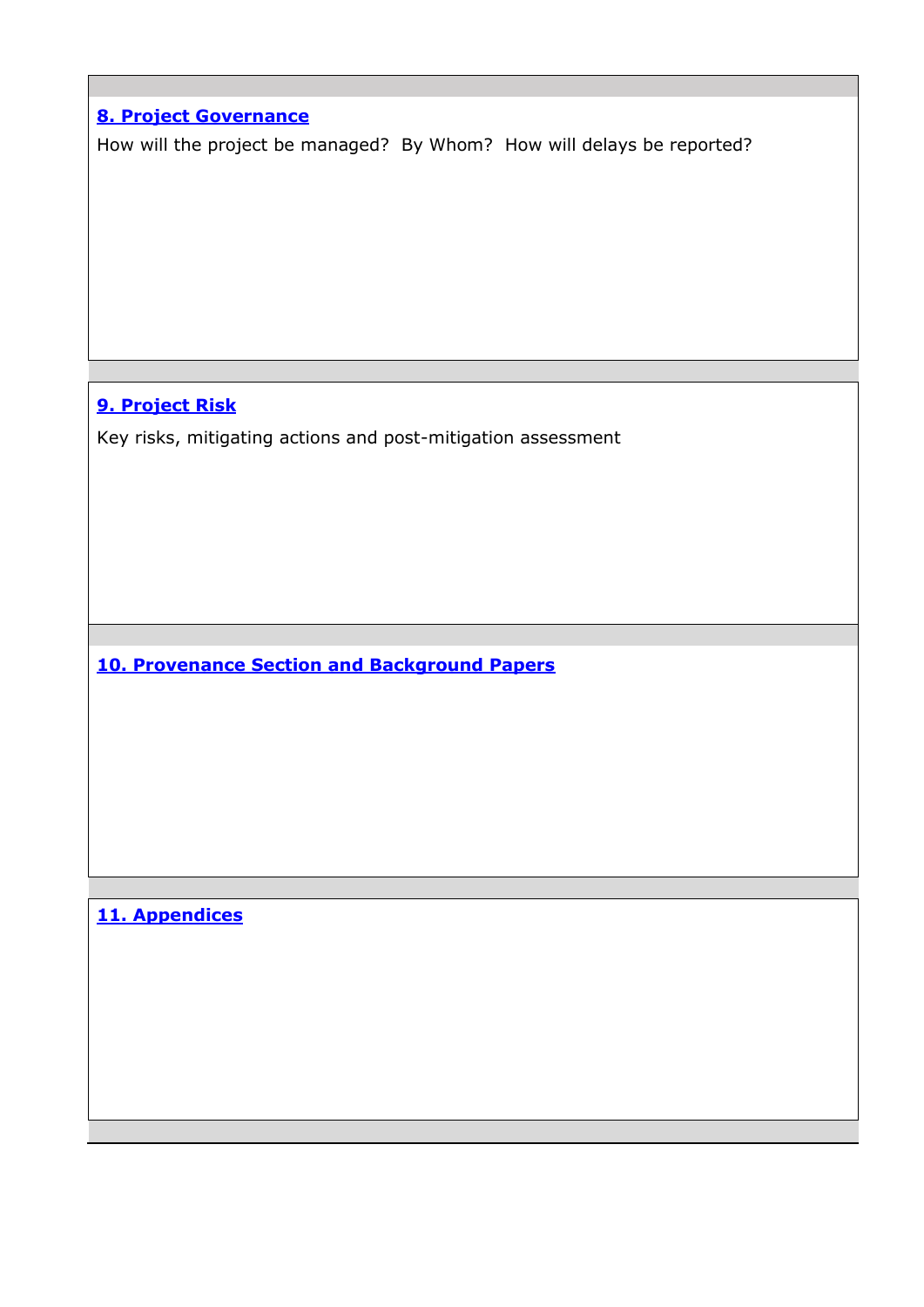## **COMBINED FIRE AUTHORITY - TERMS OF REFERENCE**

- 1. To appoint the Authority's Standing Committees and Lead Members.
- 2. To determine the following issues after considering recommendations from the Executive Committee, or in the case of 2(a) and 2(e) below, only, after considering recommendations from the Overview and Audit Committee:
	- (a) variations to Standing Orders and Financial Regulations;
	- (b) the medium-term financial plans including:
		- (i) the Revenue Budget;
		- (ii) the Capital Programme;
		- (iii) the level of borrowing under the Local Government Act 2003 in accordance with the Prudential Code produced by the Chartered Institute of Public Finance and Accountancy; and
	- (c) a Precept and all decisions legally required to set a balanced budget each financial year;
	- (d) the Prudential Indicators in accordance with the Prudential Code;
	- (e) the Treasury Strategy;
	- (f) the Scheme of Members' Allowances;
	- (g) the Integrated Risk Management Plan and Action Plan;
	- (h) the Annual Report**;**

#### **(i) the Capital Strategy**

- 3. To determine the Code of Conduct for Members on recommendation from the Overview and Audit Committee.
- 4. To determine all other matters reserved by law or otherwise, whether delegated to a committee or not.
- 5. To determine the terms of appointment or dismissal of the Chief Fire Officer and Chief Executive, and deputy to the Chief Fire Officer and Chief Executive, or equivalent.
- 6. To approve the Authority's statutory pay policy statement.